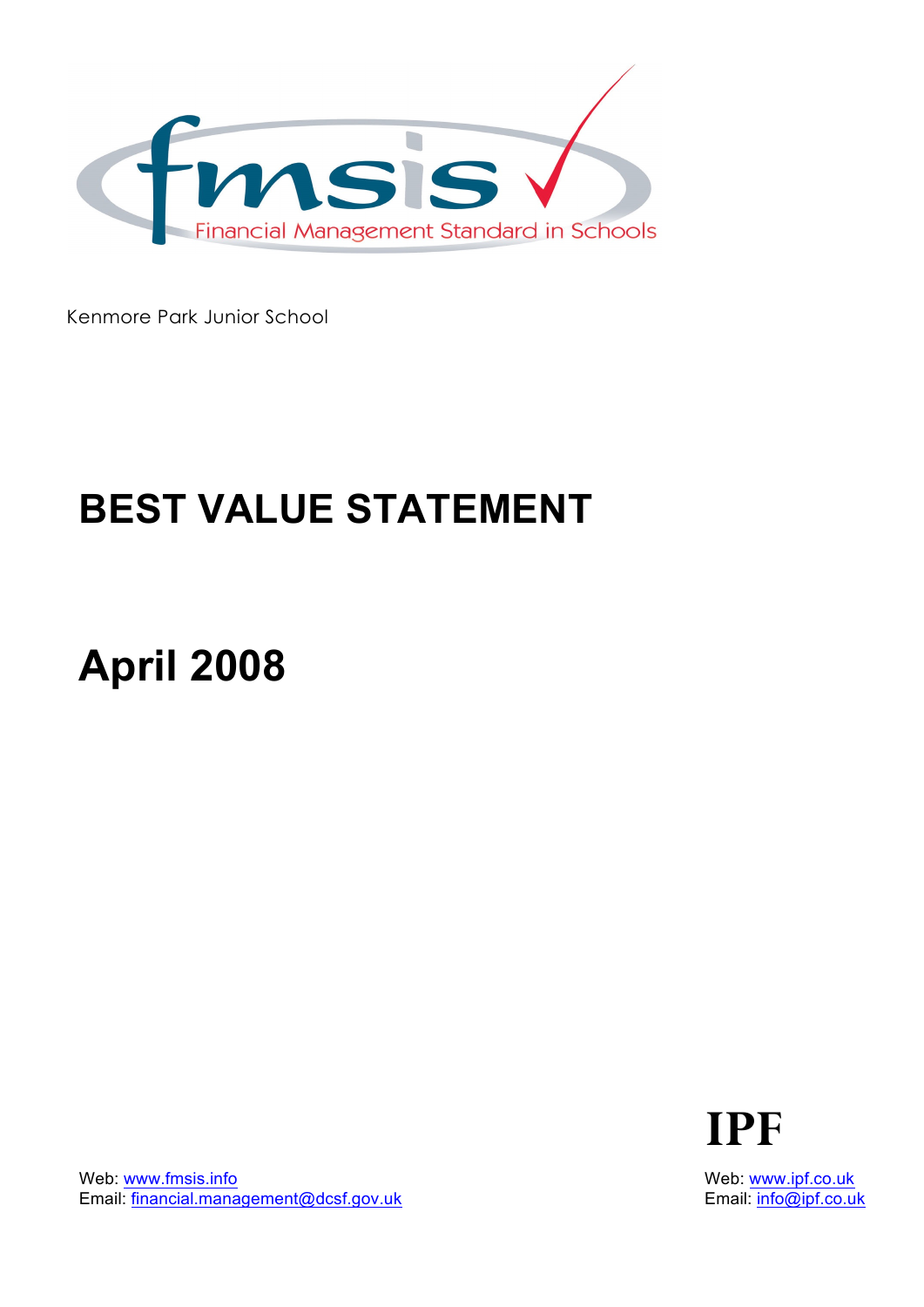### **Kenmore Park Junior School**

## **BEST VALUE STATEMENT 2008**

#### **Introduction**

The governing body is accountable for the way in which the school's resources are allocated to meet the objectives set out in the school's development plans. Governors need to secure the best possible outcome for pupils, in the most efficient and effective way, at a reasonable cost. This will lead to continuous improvement in the school's achievements and services

### **What Is Best Value?**

Governors will apply the four principles of *best value:*

- **Challenge**  Is the school's performance high enough? Why and how is a service provided? Do we still need it? Can it be delivered differently? What do parents want?
- **Compare**  How does the school's pupil performance and financial performance compare with all schools? How does it compare with LA schools? How does it compare with similar schools?
- **Consult**  How does the school seek the views of stakeholders about the services the school provides?
- **Compete**  How does the school secure efficient and effective services? Are services of appropriate quality, economic?

#### **The Governors' Approach**

The Governors and school managers will apply the principles of *best value* when making decisions about:

- the allocation of resources to best promote the aims and values of the school.
- the targeting of resources to best improve standards and the quality of provision.
- the use of resources to best support the various educational needs of all pupils.

Governors, and the school managers, will:

- make comparisons with other/similar schools using data provided by the LA and the Government, e.g. PANDA, quality of teaching & learning, levels of expenditure
- challenge proposals, examining them for effectiveness, efficiency, and cost, e.g. setting of annual pupil achievement targets, expansion to 3-form entry,
- require suppliers to compete on grounds of cost, and quality/suitability of services/products/backup, e.g. provision of computer suite, redecoration
- consult individuals and organisations on quality/suitability of service we provide to parents and pupils, and services we receive from providers, e.g. Sex and Relationships Education, pupil reports, assigned inspector, Ofsted, maintenance consultant, borough Energy Group

This will apply in particular to:

- staffing
- use of premises
- use of resources
- quality of teaching
- quality of learning
- purchasing
- pupils' welfare
- health and safety

Governors and school managers:

- will not waste time and resources on investigating minor areas where few improvements can be achieved
- will not waste time and resources to make minor savings in costs
- will not waste time and resources by seeking tenders for minor supplies and services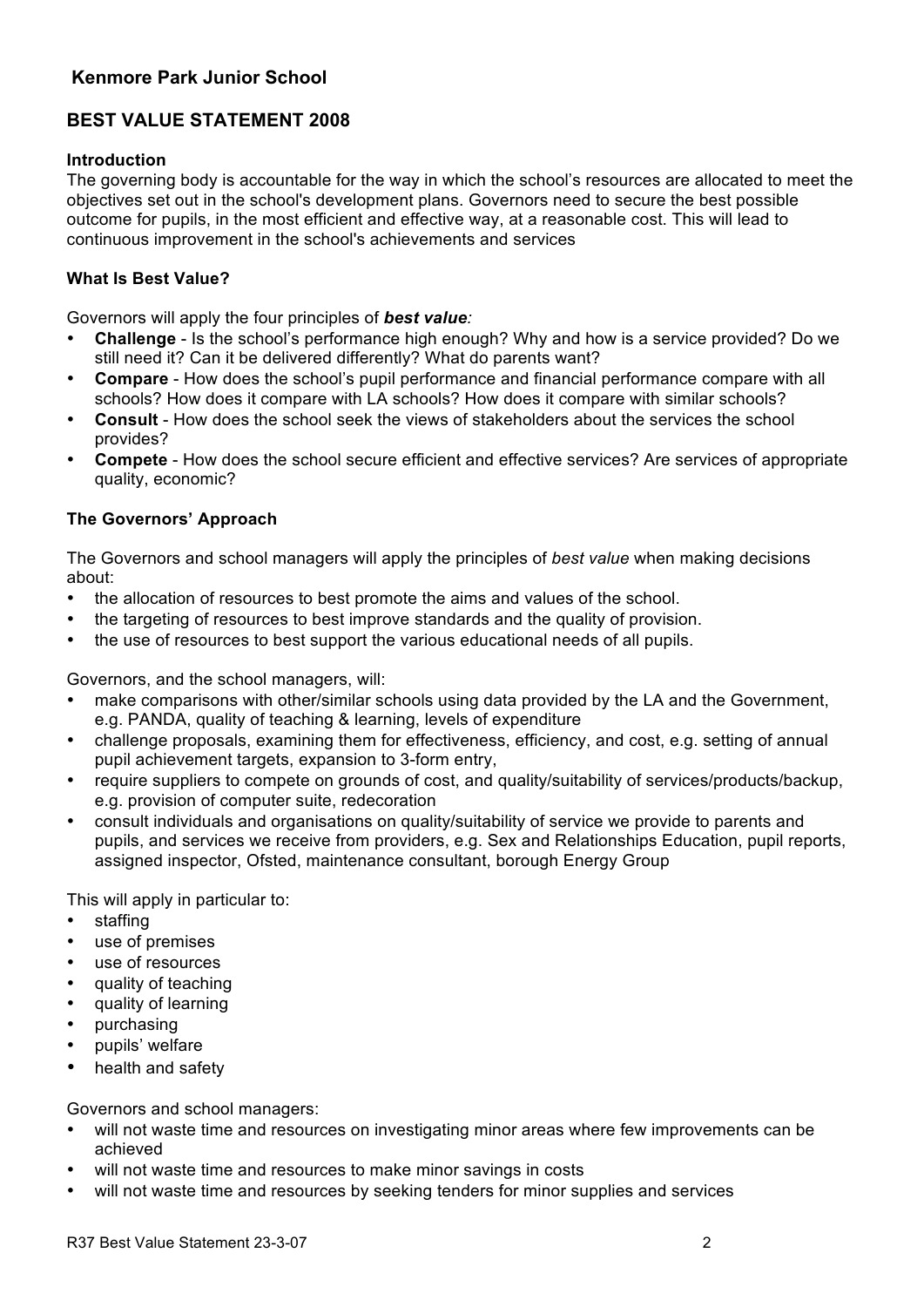The pursuit of minor improvements or savings is not cost effective if the administration involves substantial time or costs. Time wasted on minor improvements or savings can also distract management from more important or valuable areas.

#### *Staffing*

Governors and school managers will deploy staff to provide best value in terms of quality of teaching, quality of learning, adult-pupil ratio, and curriculum management.

#### *Use of Premises*

Governors and school managers will consider the allocation and use of teaching areas, support areas and communal areas, to provide the best environment for teaching & learning, for support services, and for communal access to central resources, e.g. the library.

#### *Use of Resources*

Governors and school managers will deploy equipment, materials and services to provide pupils and staff with resources which support quality of teaching and quality of learning.

#### *Teaching*

Governors and school managers will review the quality of curriculum provision and quality of teaching, to provide parents and pupils with:

- a curriculum which meets the requirements of the National Curriculum, National Literacy Strategy and National Numeracy Strategy, the LA Agreed RE Syllabus, and the needs of pupils
- teaching which builds on previous learning and has high expectations of children's achievement

#### *Learning*

Governors and school managers will review the quality of children's learning, by cohort, class and group, to provide teaching which enables children to achieve nationally expected progress, e.g. setting of annual pupil achievement targets, 2 national curriculum levels between Years 3 and 6,

#### *Purchasing*

Governors and school managers will develop procedures for assessing need, and obtaining goods and services which provide "best value" in terms of suitability, efficiency, time, and cost. Measures already in place include:

- competitive tendering procedures (e.g. for goods and services above £5,000)
- procedures for accepting "best value" quotes, which are not necessarily the cheapest (e.g. suitability for purpose and quality of workmanship)
- procedures which minimise office time by the purchase of goods or services under £1000 direct from known, reliable suppliers (e.g. stationery, small equipment)

#### *Pupils' Welfare*

Governors and school managers will review the quality of the school environment and the school ethos, in order to provide a supportive environment conducive to learning and recreation.

#### *Health & Safety*

Governors and school managers will review the quality of the school environment and equipment, carrying out risk assessments where appropriate, in order to provide a safe working environment for pupils, staff and visitors.

#### **Monitoring**

These areas will be monitored for best value by:

- 1. In-house monitoring by the Headteacher and curriculum managers, e.g. classroom practice, work sampling
- 2. Termly target setting meetings between the Headteacher and curriculum managers
- 3. Annual Performance Management
- 4. Annual Budget Planning
- 5. Headteacher's monthly financial review
- 6. Visits by the LA Assigned Inspector
- 7. Monthly visits by the LA Finance Adviser

R37 Best Value Statement 23-3-07 3